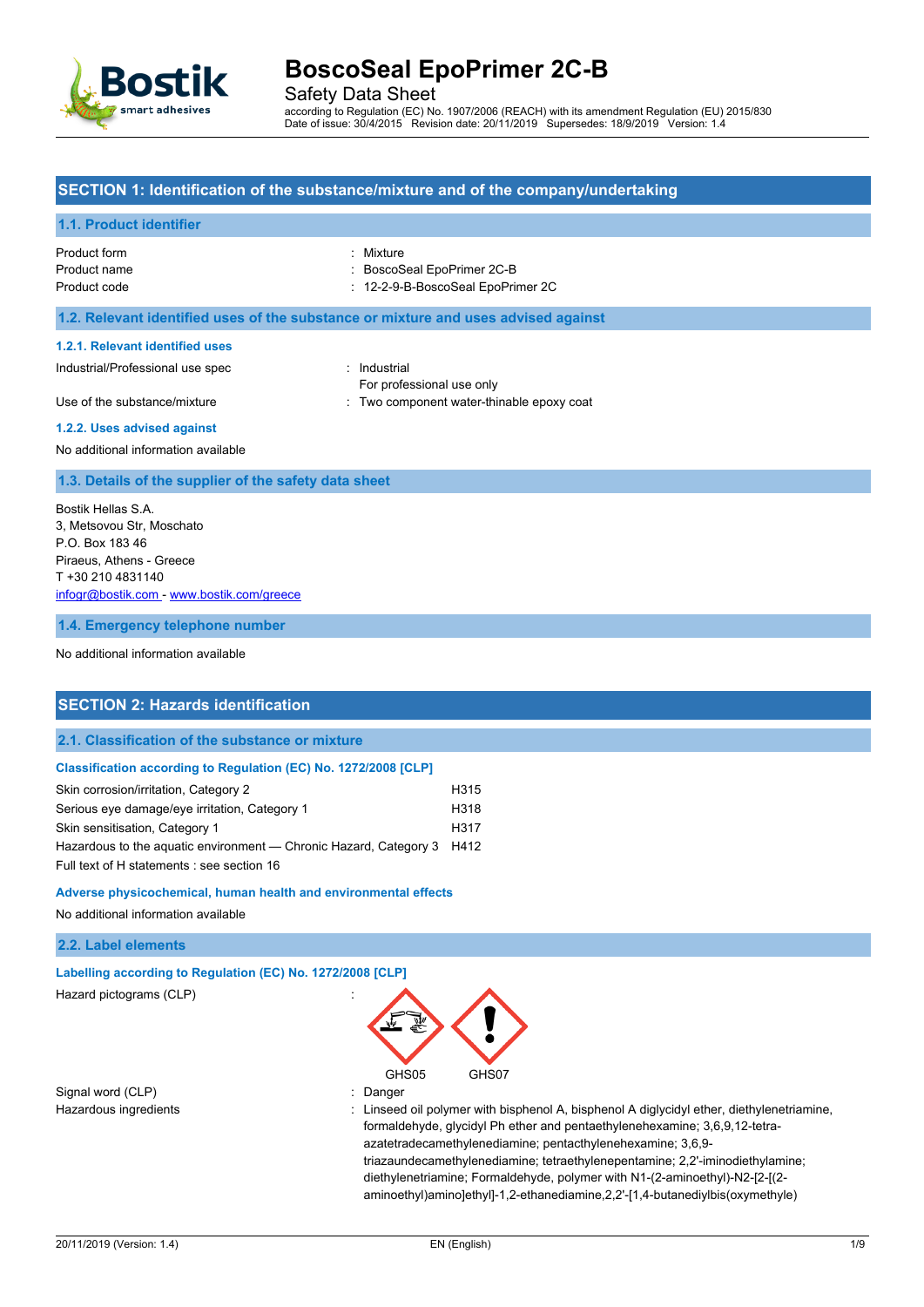Safety Data Sheet

according to Regulation (EC) No. 1907/2006 (REACH) with its amendment Regulation (EU) 2015/830

| Hazard statements (CLP)        | : H315 - Causes skin irritation.                                                                                                                            |
|--------------------------------|-------------------------------------------------------------------------------------------------------------------------------------------------------------|
|                                | H317 - May cause an allergic skin reaction.                                                                                                                 |
|                                | H318 - Causes serious eye damage.                                                                                                                           |
|                                | H412 - Harmful to aquatic life with long lasting effects.                                                                                                   |
| Precautionary statements (CLP) | : P101 - If medical advice is needed, have product container or label at hand.                                                                              |
|                                | P102 - Keep out of reach of children.                                                                                                                       |
|                                | P280 - Wear protective gloves, eye protection.                                                                                                              |
|                                | P305+P351+P338 - IF IN EYES: Rinse cautiously with water for several minutes. Remove                                                                        |
|                                | contact lenses, if present and easy to do. Continue rinsing.                                                                                                |
|                                | P302+P352 - IF ON SKIN: Wash with plenty of water.                                                                                                          |
|                                | P332+P313 - If skin irritation occurs: Get medical advice/attention.                                                                                        |
|                                | P273 - Avoid release to the environment.                                                                                                                    |
|                                | P501 - Dispose of contents to hazardous or special waste collection point, in accordance<br>with local, regional, national and/or international regulation. |
|                                |                                                                                                                                                             |

## **2.3. Other hazards**

#### No additional information available

## **SECTION 3: Composition/information on ingredients**

### **3.1. Substances**

## Not applicable

## **3.2. Mixtures**

| <b>Name</b>                                                                                                                                             | <b>Product identifier</b>                                                                              | $\frac{9}{6}$ | <b>Classification according to</b><br><b>Regulation (EC) No.</b><br>1272/2008 [CLP]                                                                                          |
|---------------------------------------------------------------------------------------------------------------------------------------------------------|--------------------------------------------------------------------------------------------------------|---------------|------------------------------------------------------------------------------------------------------------------------------------------------------------------------------|
| Linseed oil polymer with bisphenol A, bisphenol A<br>diglycidyl ether, diethylenetriamine, formaldehyde,<br>glycidyl Ph ether and pentaethylenehexamine | (CAS-No.) 68915-81-1<br>(REACH-no) Reach polymer: no<br>registration number                            | < 20          | Skin Irrit. 2, H315<br>Eye Dam. 1, H318                                                                                                                                      |
| Formaldehyde, polymer with N1-(2-aminoethyl)-N2-[2-<br>[(2-aminoethyl)amino]ethyl]-1,2-ethanediamine,2,2'-<br>[1,4-butanediylbis(oxymethyle)            | (CAS-No.) 180583-06-6                                                                                  | < 4           | Skin Sens. 1, H317<br>Aquatic Chronic 2, H411                                                                                                                                |
| 3,6,9-triazaundecamethylenediamine;<br>tetraethylenepentamine                                                                                           | (CAS-No.) 112-57-2<br>(EC-No.) 203-986-2<br>(EC Index-No.) 612-060-00-0<br>(REACH-no) 01-2119487290-37 | < 1           | Acute Tox. 4 (Dermal), H312<br>Acute Tox. 4 (Oral), H302<br>Skin Corr. 1B, H314<br>Skin Sens. 1, H317<br>Aquatic Chronic 2, H411                                             |
| 3,6,9,12-tetra-azatetradecamethylenediamine;<br>pentacthylenehexamine                                                                                   | (CAS-No.) 4067-16-7<br>(EC-No.) 223-775-9<br>(EC Index-No.) 612-064-00-2<br>(REACH-no) 01-219485826-22 | ${}_{0.4}$    | Skin Corr. 1B, H314<br>Skin Sens. 1, H317<br>Aquatic Acute 1, H400<br>Aquatic Chronic 1, H410                                                                                |
| 2,2'-iminodiethylamine; diethylenetriamine                                                                                                              | (CAS-No.) 111-40-0<br>(EC-No.) 203-865-4<br>(EC Index-No.) 612-058-00-X<br>(REACH-no) 01-2119473793-27 | ${}_{0.4}$    | Acute Tox. 4 (Oral), H302<br>Acute Tox. 4 (Dermal), H312<br>Acute Tox. 2 (Inhalation:vapour),<br>H330<br>Skin Corr. 1B, H314<br>Skin Sens. 1, H317<br><b>STOT SE 3, H335</b> |

### Full text of H-statements: see section 16

# **SECTION 4: First aid measures 4.1. Description of first aid measures**

First-aid measures general in the state of the state of the ver give anything by mouth to an unconscious person. If you feel unwell, seek medical advice (show the label where possible).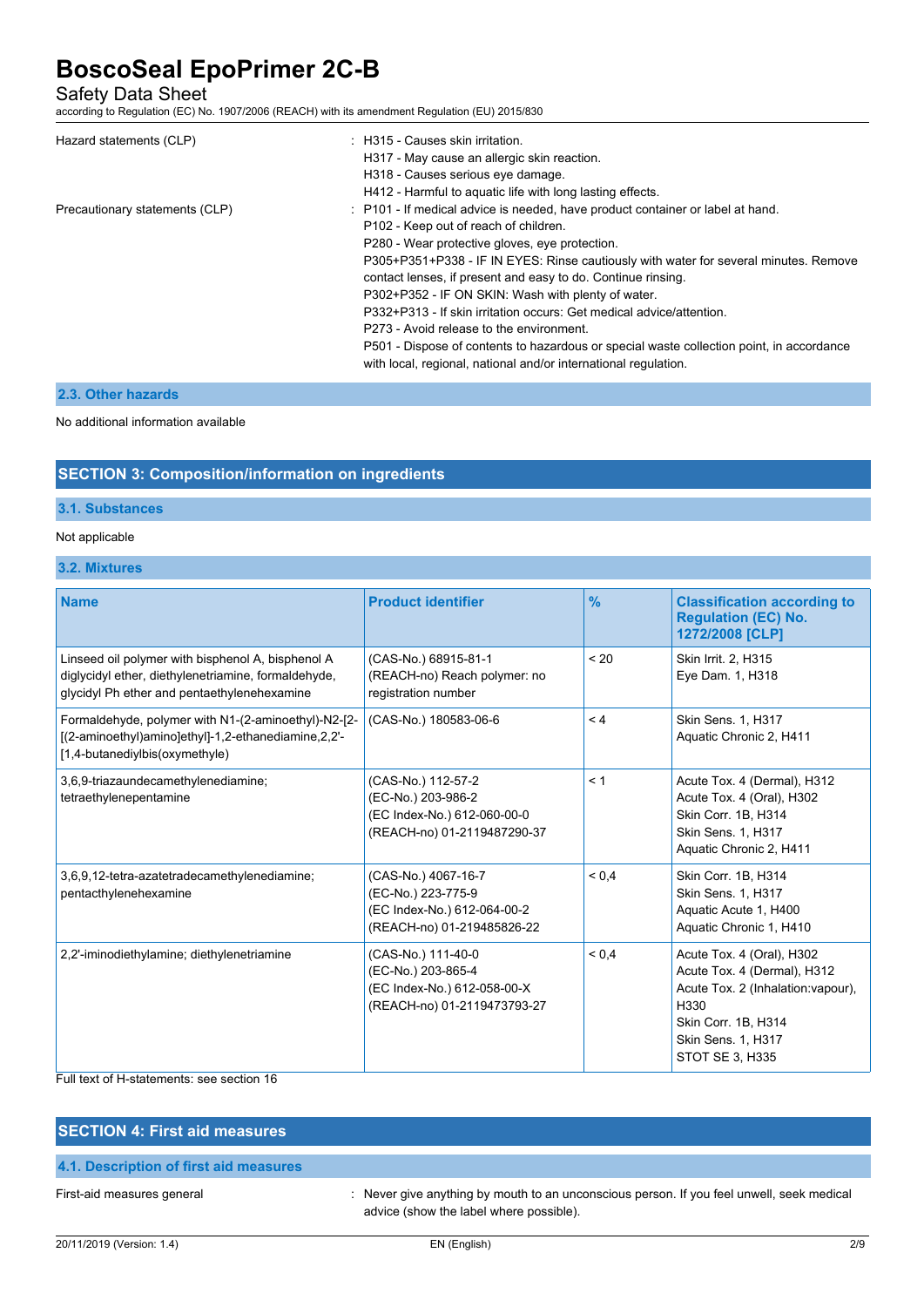## Safety Data Sheet

according to Regulation (EC) No. 1907/2006 (REACH) with its amendment Regulation (EU) 2015/830

Symptoms/effects after eye contact : Causes serious eye damage.

| First-aid measures after inhalation                              | : Allow affected person to breathe fresh air. Allow the victim to rest.                                                                                            |
|------------------------------------------------------------------|--------------------------------------------------------------------------------------------------------------------------------------------------------------------|
| First-aid measures after skin contact                            | : Wash with plenty of water/ Wash contaminated clothing before reuse. If skin irritation<br>occurs: Get medical advice/attention.                                  |
| First-aid measures after eye contact                             | : Rinse cautiously with water for several minutes. Remove contact lenses, if present and easy<br>to do. Continue rinsing. Immediately call a POISON CENTER/doctor. |
| First-aid measures after ingestion                               | : Rinse mouth. Do NOT induce vomiting. Obtain emergency medical attention.                                                                                         |
| 4.2. Most important symptoms and effects, both acute and delayed |                                                                                                                                                                    |
| Symptoms/effects after inhalation                                | : May cause an allergic skin reaction.                                                                                                                             |
| Symptoms/effects after skin contact                              | : Causes skin irritation.                                                                                                                                          |

**4.3. Indication of any immediate medical attention and special treatment needed** No additional information available

| <b>SECTION 5: Firefighting measures</b>                        |                                                                                                                                                                          |  |
|----------------------------------------------------------------|--------------------------------------------------------------------------------------------------------------------------------------------------------------------------|--|
| 5.1. Extinguishing media                                       |                                                                                                                                                                          |  |
| Suitable extinguishing media<br>Unsuitable extinguishing media | : Foam. Dry powder. Carbon dioxide. Water spray. Sand.<br>: Do not use a heavy water stream.                                                                             |  |
| 5.2. Special hazards arising from the substance or mixture     |                                                                                                                                                                          |  |
| No additional information available                            |                                                                                                                                                                          |  |
| 5.3. Advice for firefighters                                   |                                                                                                                                                                          |  |
| Firefighting instructions                                      | : Use water spray or fog for cooling exposed containers. Exercise caution when fighting any<br>chemical fire. Prevent fire fighting water from entering the environment. |  |
| Protection during firefighting                                 | Do not enter fire area without proper protective equipment, including respiratory protection.                                                                            |  |

| <b>SECTION 6: Accidental release measures</b>                                                                                             |                                                                   |
|-------------------------------------------------------------------------------------------------------------------------------------------|-------------------------------------------------------------------|
| 6.1. Personal precautions, protective equipment and emergency procedures                                                                  |                                                                   |
| 6.1.1. For non-emergency personnel                                                                                                        |                                                                   |
| <b>Emergency procedures</b>                                                                                                               | : Evacuate unnecessary personnel.                                 |
| 6.1.2. For emergency responders                                                                                                           |                                                                   |
| Protective equipment<br><b>Emergency procedures</b>                                                                                       | : Equip cleanup crew with proper protection.<br>: Ventilate area. |
| <b>6.2. Environmental precautions</b>                                                                                                     |                                                                   |
| Prevent entry to sewers and public waters. Notify authorities if liquid enters sewers or public waters. Avoid release to the environment. |                                                                   |

| 6.3. Methods and material for containment and cleaning up |                                                                                                                                                   |  |
|-----------------------------------------------------------|---------------------------------------------------------------------------------------------------------------------------------------------------|--|
| Methods for cleaning up                                   | : Soak up spills with inert solids, such as clay or diatomaceous earth as soon as possible.<br>Collect spillage. Store away from other materials. |  |

**6.4. Reference to other sections**

See Heading 8. Exposure controls and personal protection.

| <b>SECTION 7: Handling and storage</b> |                                                                                                                                                                                                                                 |
|----------------------------------------|---------------------------------------------------------------------------------------------------------------------------------------------------------------------------------------------------------------------------------|
| 7.1. Precautions for safe handling     |                                                                                                                                                                                                                                 |
| Precautions for safe handling          | : Wash hands and other exposed areas with mild soap and water before eating, drinking or<br>smoking and when leaving work. Provide good ventilation in process area to prevent<br>formation of vapour. Avoid breathing vapours. |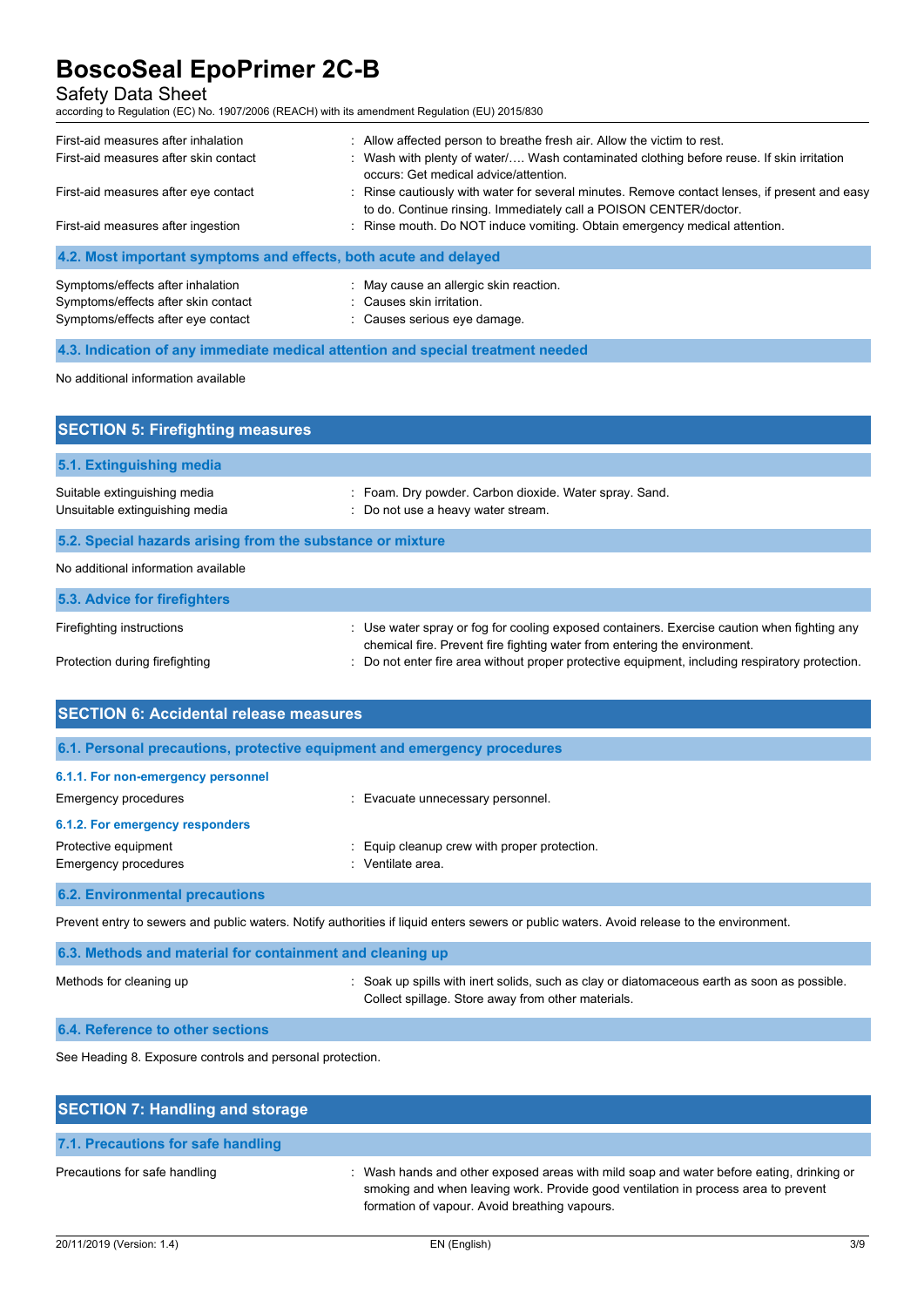Safety Data Sheet

according to Regulation (EC) No. 1907/2006 (REACH) with its amendment Regulation (EU) 2015/830

| Hygiene measures                                                  | : Wash hands thoroughly after handling. Contaminated work clothing should not be allowed<br>out of the workplace. Wash contaminated clothing before reuse. |
|-------------------------------------------------------------------|------------------------------------------------------------------------------------------------------------------------------------------------------------|
| 7.2. Conditions for safe storage, including any incompatibilities |                                                                                                                                                            |
| Storage conditions                                                | : Keep only in the original container in a cool, well ventilated place away from : Heat sources.<br>Keep container closed when not in use.                 |
| Incompatible products                                             | : Oxidizing agent. Strong acids.                                                                                                                           |
| Incompatible materials                                            | : Sources of ignition. Direct sunlight.                                                                                                                    |
| 7.3. Specific end use(s)                                          |                                                                                                                                                            |

No additional information available

## **SECTION 8: Exposure controls/personal protection**

| 8.1. Control parameters                               |                         |
|-------------------------------------------------------|-------------------------|
| 2,2'-iminodiethylamine; diethylenetriamine (111-40-0) |                         |
| <b>EU - Occupational Exposure Limits</b>              |                         |
| IOELV TWA (mg/m <sup>3</sup> )                        | $4,3$ mg/m <sup>3</sup> |
| <b>IOELV TWA (ppm)</b>                                | 1 ppm                   |
|                                                       |                         |

**8.2. Exposure controls**

#### **Personal protective equipment:**

Avoid all unnecessary exposure.

| Hand protection:                   |
|------------------------------------|
| Wear protective gloves.            |
|                                    |
| Eye protection:                    |
| Chemical goggles or safety glasses |
|                                    |
| Skin and body protection:          |
| Wear suitable protective clothing  |
|                                    |
| <b>Respiratory protection:</b>     |
| Wear appropriate mask              |

#### **Other information:**

Do not eat, drink or smoke during use.

| <b>SECTION 9: Physical and chemical properties</b>                                             |                                                                                                |  |
|------------------------------------------------------------------------------------------------|------------------------------------------------------------------------------------------------|--|
| 9.1. Information on basic physical and chemical properties                                     |                                                                                                |  |
| Physical state<br>Colour<br>Odour<br>Odour threshold<br>рH                                     | $:$ Liquid<br>$\therefore$ light yellow.<br>: Amine-like.<br>: No data available<br>$: 9 - 11$ |  |
| Relative evaporation rate (butylacetate=1)<br>Melting point<br>Freezing point<br>Boiling point | : No data available<br>: No data available<br>: No data available<br>No data available<br>٠    |  |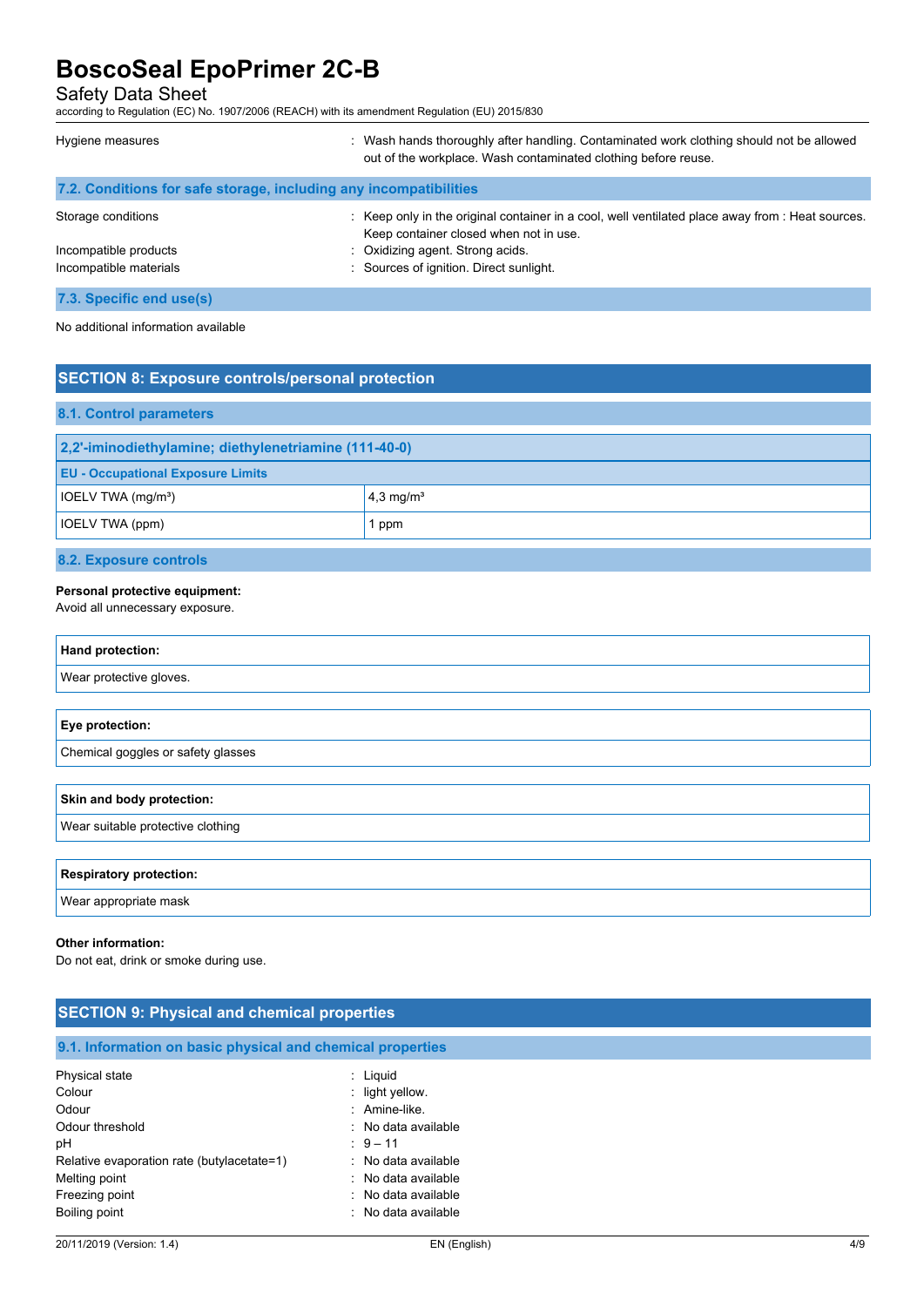## Safety Data Sheet

according to Regulation (EC) No. 1907/2006 (REACH) with its amendment Regulation (EU) 2015/830

| Flash point                                     | : $>65 °C$            |
|-------------------------------------------------|-----------------------|
| Auto-ignition temperature                       | $:$ No data available |
| Decomposition temperature                       | $:$ No data available |
| Flammability (solid, gas)                       | : Non flammable.      |
| Vapour pressure                                 | $:$ No data available |
| Relative vapour density at 20 °C                | $:$ No data available |
| Relative density                                | $:$ No data available |
| Solubility                                      | $:$ No data available |
| Partition coefficient n-octanol/water (Log Pow) | $:$ No data available |
| Viscosity, kinematic                            | $:$ No data available |
| Viscosity, dynamic                              | : No data available   |
| <b>Explosive properties</b>                     | $:$ No data available |
| Oxidising properties                            | : No data available   |
| <b>Explosive limits</b>                         | : No data available   |
|                                                 |                       |

### **9.2. Other information**

VOC content : 0 g/l

## **SECTION 10: Stability and reactivity**

#### **10.1. Reactivity**

No additional information available

**10.2. Chemical stability**

Stable under recommended handling and storage conditions (see section 7).

**10.3. Possibility of hazardous reactions**

None under normal use.

**10.4. Conditions to avoid**

Direct sunlight. Extremely high or low temperatures.

**10.5. Incompatible materials**

Oxidizing agent. Strong acids.

**10.6. Hazardous decomposition products**

None under normal conditions. fume. Carbon monoxide. Carbon dioxide.

| <b>SECTION 11: Toxicological information</b> |  |                                                                    |
|----------------------------------------------|--|--------------------------------------------------------------------|
| 11.1. Information on toxicological effects   |  |                                                                    |
|                                              |  |                                                                    |
| Acute toxicity (oral)                        |  | : Not classified                                                   |
| Acute toxicity (dermal)                      |  | : Not classified                                                   |
| Acute toxicity (inhalation)                  |  | : Not classified                                                   |
| Skin corrosion/irritation                    |  | : Causes skin irritation.                                          |
|                                              |  | $pH: 9 - 11$                                                       |
| Serious eye damage/irritation                |  | : Causes serious eye damage.                                       |
|                                              |  | $pH: 9 - 11$                                                       |
| Respiratory or skin sensitisation            |  | : May cause an allergic skin reaction.                             |
| Germ cell mutagenicity                       |  | : Not classified                                                   |
| Additional information                       |  | : Based on available data, the classification criteria are not met |
| Carcinogenicity                              |  | : Not classified                                                   |
| Additional information                       |  | : Based on available data, the classification criteria are not met |
| Reproductive toxicity                        |  | : Not classified                                                   |
| Additional information                       |  | : Based on available data, the classification criteria are not met |
|                                              |  |                                                                    |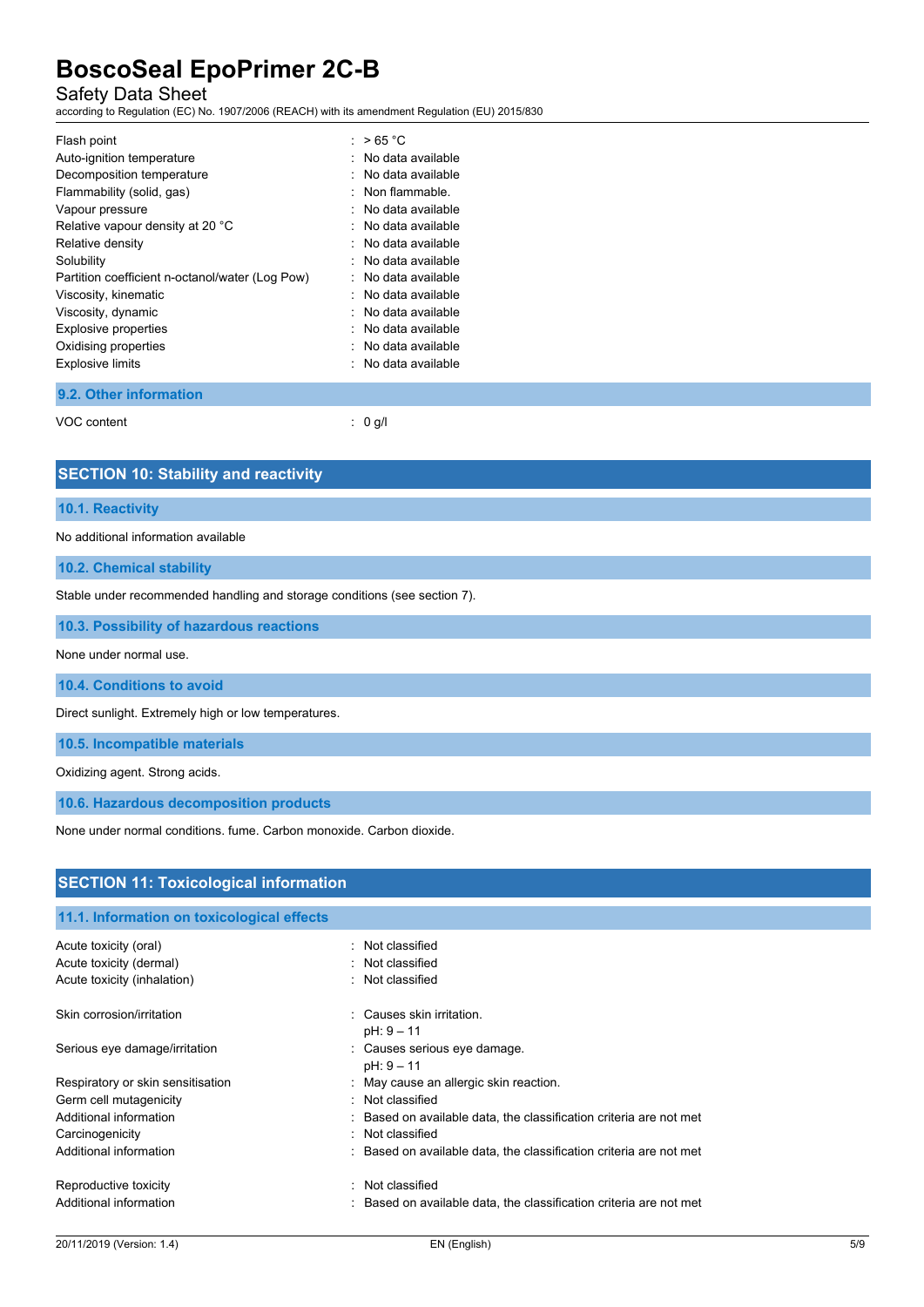Safety Data Sheet

according to Regulation (EC) No. 1907/2006 (REACH) with its amendment Regulation (EU) 2015/830

| STOT-single exposure<br>Additional information         | : Not classified<br>: Based on available data, the classification criteria are not met |
|--------------------------------------------------------|----------------------------------------------------------------------------------------|
| STOT-repeated exposure<br>Additional information       | : Not classified<br>: Based on available data, the classification criteria are not met |
| Aspiration hazard<br>Additional information            | : Not classified<br>: Based on available data, the classification criteria are not met |
| Potential adverse human health effects and<br>symptoms | : Based on available data, the classification criteria are not met.                    |

## **SECTION 12: Ecological information**

| 12.1. Toxicity                                                                                                                                 |                                                                                                                                  |
|------------------------------------------------------------------------------------------------------------------------------------------------|----------------------------------------------------------------------------------------------------------------------------------|
| Ecology - water<br>Hazardous to the aquatic environment, short-term<br>(acute)<br>Hazardous to the aquatic environment, long-term<br>(chronic) | : Harmful to aquatic life with long lasting effects.<br>: Not classified<br>: Harmful to aquatic life with long lasting effects. |
| 12.2. Persistence and degradability                                                                                                            |                                                                                                                                  |
| <b>BoscoSeal EpoPrimer 2C-B</b>                                                                                                                |                                                                                                                                  |
| Persistence and degradability                                                                                                                  | May cause long-term adverse effects in the environment.                                                                          |
| 12.3. Bioaccumulative potential                                                                                                                |                                                                                                                                  |
| <b>BoscoSeal EpoPrimer 2C-B</b>                                                                                                                |                                                                                                                                  |
| Bioaccumulative potential                                                                                                                      | No available data.                                                                                                               |
| 12.4. Mobility in soil                                                                                                                         |                                                                                                                                  |
| No additional information available                                                                                                            |                                                                                                                                  |
| 12.5. Results of PBT and vPvB assessment                                                                                                       |                                                                                                                                  |
| No additional information available                                                                                                            |                                                                                                                                  |
| 12.6. Other adverse effects                                                                                                                    |                                                                                                                                  |
| Additional information                                                                                                                         | : Avoid release to the environment.                                                                                              |
| <b>SECTION 13: Disposal considerations</b>                                                                                                     |                                                                                                                                  |

| 13.1. Waste treatment methods              |                                                                                                                                                                                                                                           |
|--------------------------------------------|-------------------------------------------------------------------------------------------------------------------------------------------------------------------------------------------------------------------------------------------|
| Product/Packaging disposal recommendations | Dispose in a safe manner in accordance with local/national regulations. Dispose of<br>contents/container to hazardous or special waste collection point, in accordance with local,<br>regional, national and/or international regulation. |
| Ecology - waste materials                  | Avoid release to the environment.                                                                                                                                                                                                         |

## **SECTION 14: Transport information**

In accordance with ADR / RID / IMDG / IATA / ADN

## **14.1. UN number**

UN-No. (ADR) **in the contract of the COV**  $\sim$  2011 **:** Not applicable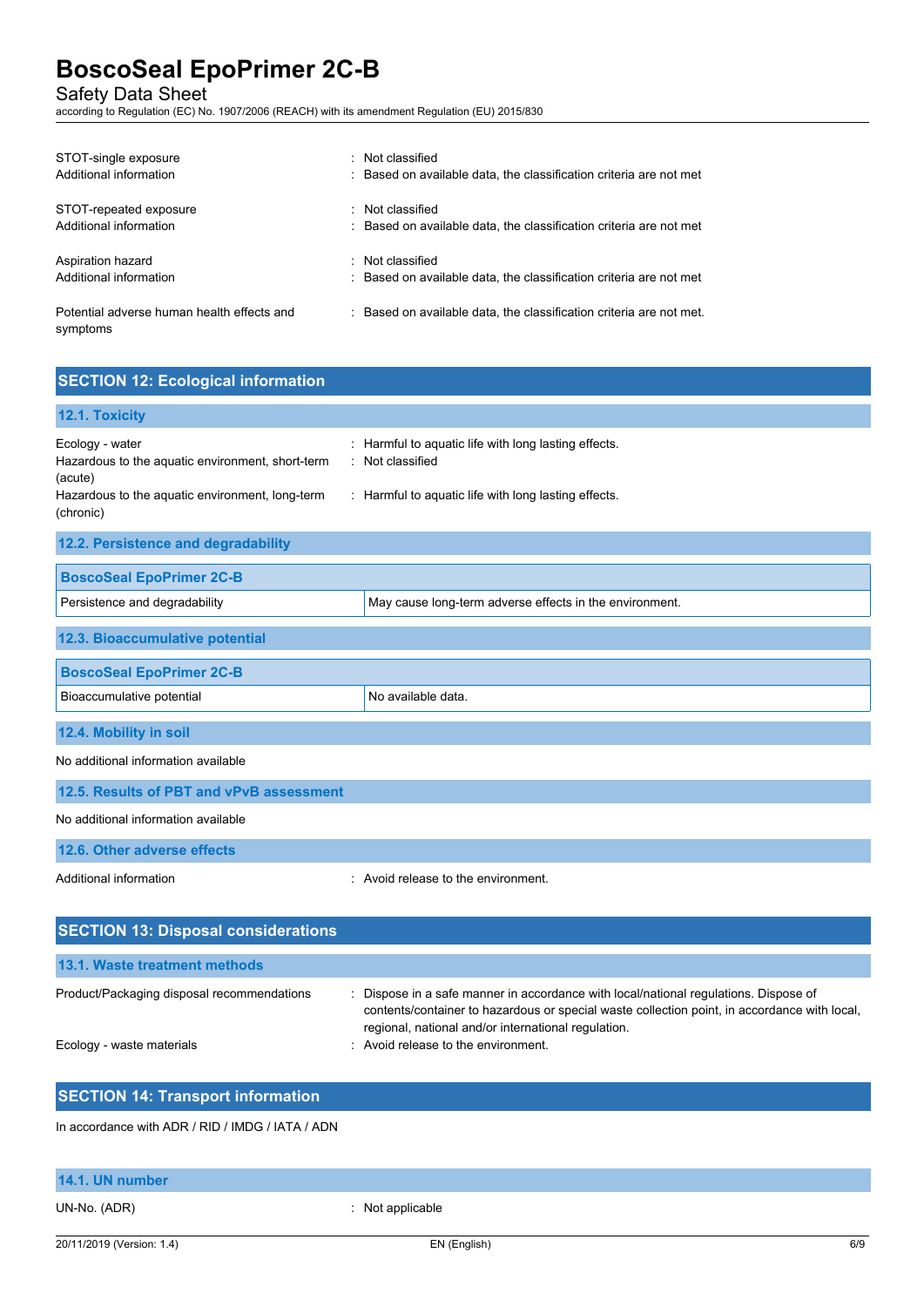## Safety Data Sheet

1907/2006 (REACH) with its amendment Regulation (EU) 2015/830

| according to Regulation (EC) No. 1907/2006 (REACH) with its amendment Regulation (EU) 2015/830                                                                                                                          |                                                                                              |
|-------------------------------------------------------------------------------------------------------------------------------------------------------------------------------------------------------------------------|----------------------------------------------------------------------------------------------|
| UN-No. (IMDG)<br>UN-No. (IATA)<br>UN-No. (ADN)<br>UN-No. (RID)                                                                                                                                                          | : Not applicable<br>: Not applicable<br>: Not applicable<br>: Not applicable                 |
| 14.2. UN proper shipping name                                                                                                                                                                                           |                                                                                              |
| Proper Shipping Name (ADR)<br>Proper Shipping Name (IMDG)<br>Proper Shipping Name (IATA)<br>Proper Shipping Name (ADN)<br>Proper Shipping Name (RID)                                                                    | : Not applicable<br>Not applicable<br>Not applicable<br>: Not applicable<br>: Not applicable |
| 14.3. Transport hazard class(es)                                                                                                                                                                                        |                                                                                              |
| <b>ADR</b><br>Transport hazard class(es) (ADR)<br><b>IMDG</b><br>Transport hazard class(es) (IMDG)<br><b>IATA</b><br>Transport hazard class(es) (IATA)<br>ADN                                                           | : Not applicable<br>: Not applicable<br>: Not applicable                                     |
| Transport hazard class(es) (ADN)<br><b>RID</b><br>Transport hazard class(es) (RID)                                                                                                                                      | : Not applicable<br>: Not applicable                                                         |
| 14.4. Packing group                                                                                                                                                                                                     |                                                                                              |
| Packing group (ADR)<br>Packing group (IMDG)<br>Packing group (IATA)<br>Packing group (ADN)<br>Packing group (RID)                                                                                                       | : Not applicable<br>Not applicable<br>Not applicable<br>Not applicable<br>: Not applicable   |
| <b>14.5. Environmental hazards</b>                                                                                                                                                                                      |                                                                                              |
| Dangerous for the environment<br>Marine pollutant<br>Other information                                                                                                                                                  | : No<br>÷.<br>No<br>: No supplementary information available                                 |
| 14.6. Special precautions for user                                                                                                                                                                                      |                                                                                              |
| <b>Overland transport</b><br>No data available<br><b>Transport by sea</b><br>No data available<br>Air transport<br>No data available<br>Inland waterway transport<br>Not applicable<br>Rail transport<br>Not applicable |                                                                                              |
| 14.7. Transport in bulk according to Annex II of Marpol and the IBC Code                                                                                                                                                |                                                                                              |
| Not applicable                                                                                                                                                                                                          |                                                                                              |

## **SECTION 15: Regulatory information**

**15.1. Safety, health and environmental regulations/legislation specific for the substance or mixture**

## **15.1.1. EU-Regulations**

Contains no REACH substances with Annex XVII restrictions Contains no substance on the REACH candidate list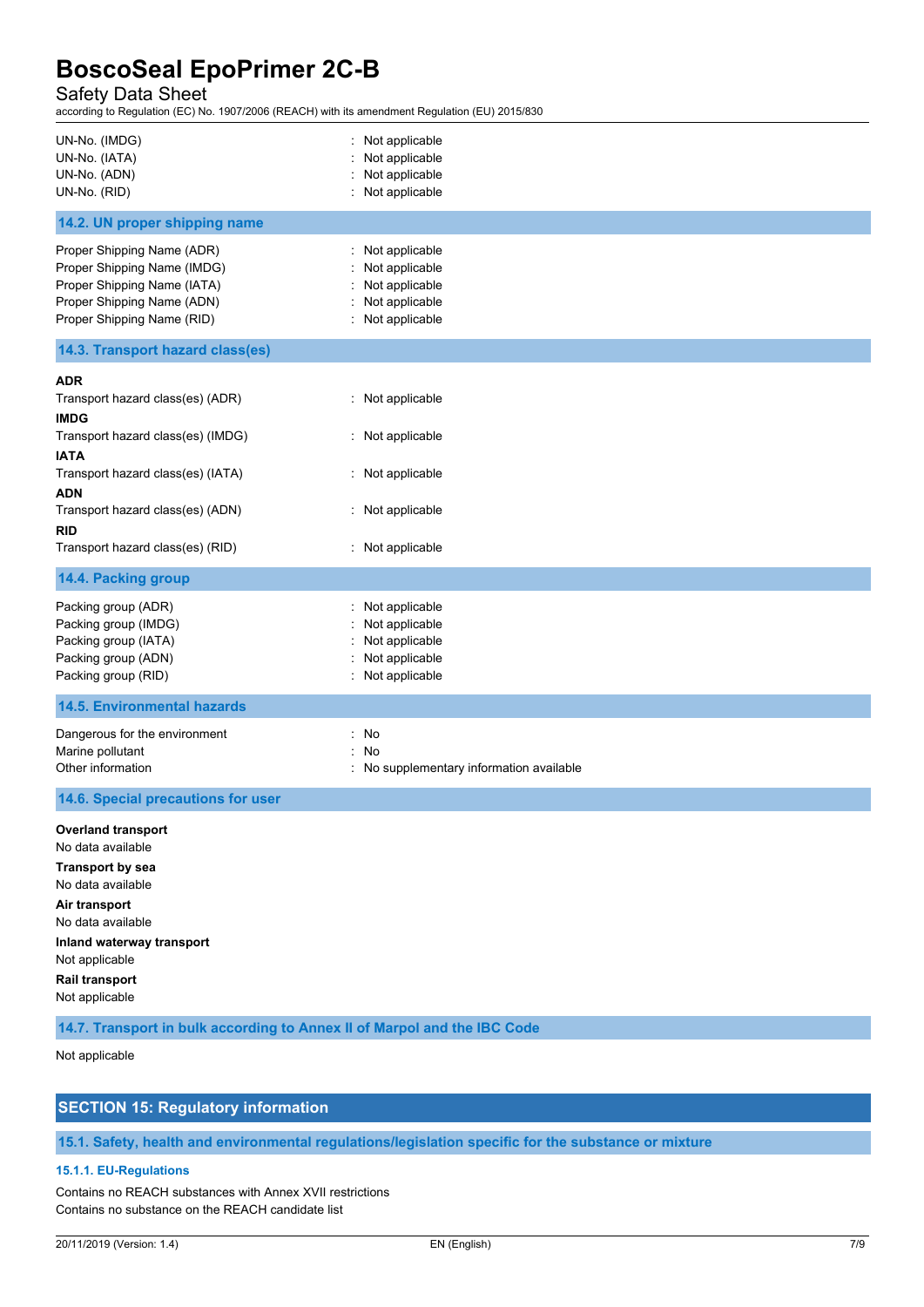## Safety Data Sheet

according to Regulation (EC) No. 1907/2006 (REACH) with its amendment Regulation (EU) 2015/830

Aquatic Chronic 3 **H412** 

## Contains no REACH Annex XIV substances

Contains no substance subject to Regulation (EU) No 649/2012 of the European Parliament and of the Council of 4 July 2012 concerning the export and import of hazardous chemicals.

Contains no substance subject to Regulation (EU) No 2019/1021 of the European Parliament and of the Council of 20 June 2019 on persistent organic pollutants

| VOC content                                      | $: 0$ g/l                                                                               |
|--------------------------------------------------|-----------------------------------------------------------------------------------------|
| 15.1.2. National regulations                     |                                                                                         |
| Germany                                          |                                                                                         |
| Water hazard class (WGK)                         | : WGK 3, Highly hazardous to water (Classification according to AwSV, Annex 1)          |
| Hazardous Incident Ordinance (12. BImSchV)       | : Is not subject of the Hazardous Incident Ordinance $(12. \text{BlmSchV})$             |
| <b>Netherlands</b>                               |                                                                                         |
| SZW-lijst van kankerverwekkende stoffen          | : None of the components are listed                                                     |
| SZW-lijst van mutagene stoffen                   | : None of the components are listed                                                     |
| NIET-limitatieve lijst van voor de voortplanting | : None of the components are listed                                                     |
| giftige stoffen - Borstvoeding                   |                                                                                         |
| NIET-limitatieve lijst van voor de voortplanting | : None of the components are listed                                                     |
| giftige stoffen – Vruchtbaarheid                 |                                                                                         |
| NIET-limitatieve lijst van voor de voortplanting | : None of the components are listed                                                     |
| giftige stoffen – Ontwikkeling                   |                                                                                         |
| <b>Denmark</b>                                   |                                                                                         |
| <b>Classification remarks</b>                    | : Emergency management guidelines for the storage of flammable liquids must be followed |
| Danish National Regulations                      | : Young people below the age of 18 years are not allowed to use the product             |
| 15.2. Chemical safety assessment                 |                                                                                         |

No data available

| <b>SECTION 16: Other information</b>                                                                                                                                                                                                                                                                      |  |      |  |
|-----------------------------------------------------------------------------------------------------------------------------------------------------------------------------------------------------------------------------------------------------------------------------------------------------------|--|------|--|
| $\pm$ REGULATION (EC) No 1272/2008 OF THE EUROPEAN PARLIAMENT AND OF THE COUNCIL of 16<br>Data sources<br>December 2008 on classification, labelling and packaging of substances and mixtures, amending and<br>repealing Directives 67/548/EEC and 1999/45/EC, and amending Regulation (EC) No 1907/2006. |  |      |  |
| Other information<br>: None.                                                                                                                                                                                                                                                                              |  |      |  |
| Classification according to Regulation (EC) No. 1272/2008 [CLP]:                                                                                                                                                                                                                                          |  |      |  |
| Skin Irrit. 2                                                                                                                                                                                                                                                                                             |  | H315 |  |
| Eye Dam. 1                                                                                                                                                                                                                                                                                                |  | H318 |  |
| Skin Sens. 1                                                                                                                                                                                                                                                                                              |  | H317 |  |

| Full text of H- and EUH-statements: |                                                                   |  |  |
|-------------------------------------|-------------------------------------------------------------------|--|--|
| Acute Tox. 2 (Inhalation: vapour)   | Acute toxicity (inhalation: vapour) Category 2                    |  |  |
| Acute Tox. 4 (Dermal)               | Acute toxicity (dermal), Category 4                               |  |  |
| Acute Tox. 4 (Oral)                 | Acute toxicity (oral), Category 4                                 |  |  |
| Aquatic Acute 1                     | Hazardous to the aquatic environment — Acute Hazard, Category 1   |  |  |
| Aquatic Chronic 1                   | Hazardous to the aguatic environment — Chronic Hazard, Category 1 |  |  |
| Aquatic Chronic 2                   | Hazardous to the aquatic environment — Chronic Hazard, Category 2 |  |  |
| Eye Dam. 1                          | Serious eye damage/eye irritation, Category 1                     |  |  |
| Skin Corr. 1B                       | Skin corrosion/irritation, Category 1B                            |  |  |
| Skin Irrit. 2                       | Skin corrosion/irritation, Category 2                             |  |  |
| Skin Sens. 1                        | Skin sensitisation, Category 1                                    |  |  |